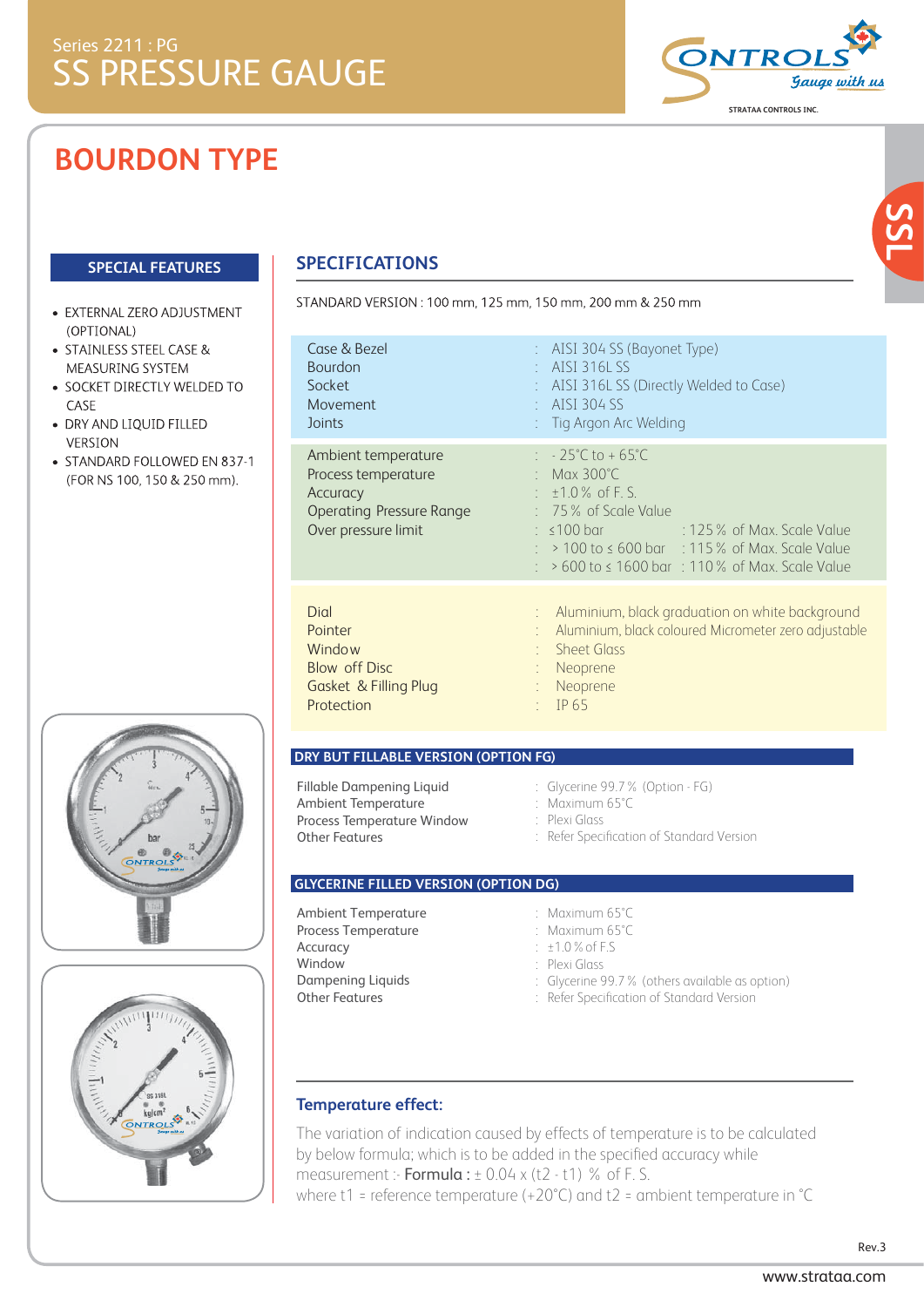

# **BOURDON TYPE**



| TYPE<br><b>BMW</b>            |  |
|-------------------------------|--|
| <b>DIMENSION &amp; WEIGHT</b> |  |

| <b>NS</b><br>mm | А    | B    | ØC    | ØD    | F  | M     | S   | F    | ØI             | ØN  | ØU  | Weight in gram<br>(With Box) | Weight in gram<br>(With Glycerin<br>& Box) |
|-----------------|------|------|-------|-------|----|-------|-----|------|----------------|-----|-----|------------------------------|--------------------------------------------|
| 100             | 12.5 | 45   | 111   | 100   | 22 | 128   | 6   | 14.5 | 6              | 134 | 118 | 720.0                        | 1025.0                                     |
| 125             | 15   | 46   | 129   | 119   | 22 | ٠     | 4   | 14.5 | 6              | 150 | 137 | 845.0                        | 1165.0                                     |
| 150             | 15   | 46.5 | 161   | 149   | 22 | 174.5 | 6   | 14.5 | 6              | 186 | 168 | 1160.0                       | 1895.0                                     |
| 200             | 18   | 49   | 216.5 | 201.5 | 22 | ٠     | 1.5 | 14.5 | $\overline{7}$ | 245 | 230 | 2020.0                       | 2780.0                                     |
| 250             | 18   | 52   | 263   | 250   | 22 | 286.5 | 1.5 | 14.5 | 7              | 290 | 276 | 2400.0                       | 3220.0                                     |









**DIMENSION & WEIGHT**

| ΝS<br>mm | А    | в  | ØC          | ØD  | E  | Weight in gram<br>(With Box) | Weight in gram<br>(With Glycerin & Box) |
|----------|------|----|-------------|-----|----|------------------------------|-----------------------------------------|
| 100      | 12.5 | 47 | 111         | 100 | 22 | 640.0                        | 935.0                                   |
| 125      | 15   | 48 | 129         | 119 | 22 | 750.0                        | 1070.0                                  |
| 150      | 15   | 49 | 161         | 149 | 22 | 1020.0                       | 1755.0                                  |
| 200      | 18   | 49 | 210 5 201 5 |     | 22 | 1720.0                       | 2480.0                                  |
| 250      | 18   | 52 | 263         | 250 | 22 | 2000.0                       | 2820.0                                  |



**DIMENSION & WEIGHT**

| <b>NS</b><br>mm | А   | в  | ØC  | ØD             | E  | Weight in gram<br>(With Box) | Weight in gram<br>(With Glycerin & Box) |
|-----------------|-----|----|-----|----------------|----|------------------------------|-----------------------------------------|
| 100             | 125 | 47 | 111 | 100            | 22 | 640.0                        | 935.0                                   |
| 125             | 15  | 48 | 129 | 119            | 22 | 750.0                        | 1070.0                                  |
| 150             | 15  | 49 | 161 | 149            | 22 | 1000.0                       | 1735.0                                  |
| 200             | 18  | 49 |     | 216 5 201 5 22 |    | 1500.0                       | 22600                                   |
| 250             | 18  | 52 | 263 | 250            | 22 | 18000                        | 2620.0                                  |



### **DIMENSION & WEIGHT**

| NS<br>mm |    | ØC | ØD | Weight in gram<br>(With Box) | Weight in gram<br>With Givcerin & Box |
|----------|----|----|----|------------------------------|---------------------------------------|
| 100      | 47 |    |    | 640.0                        | 935.0                                 |

**SSL**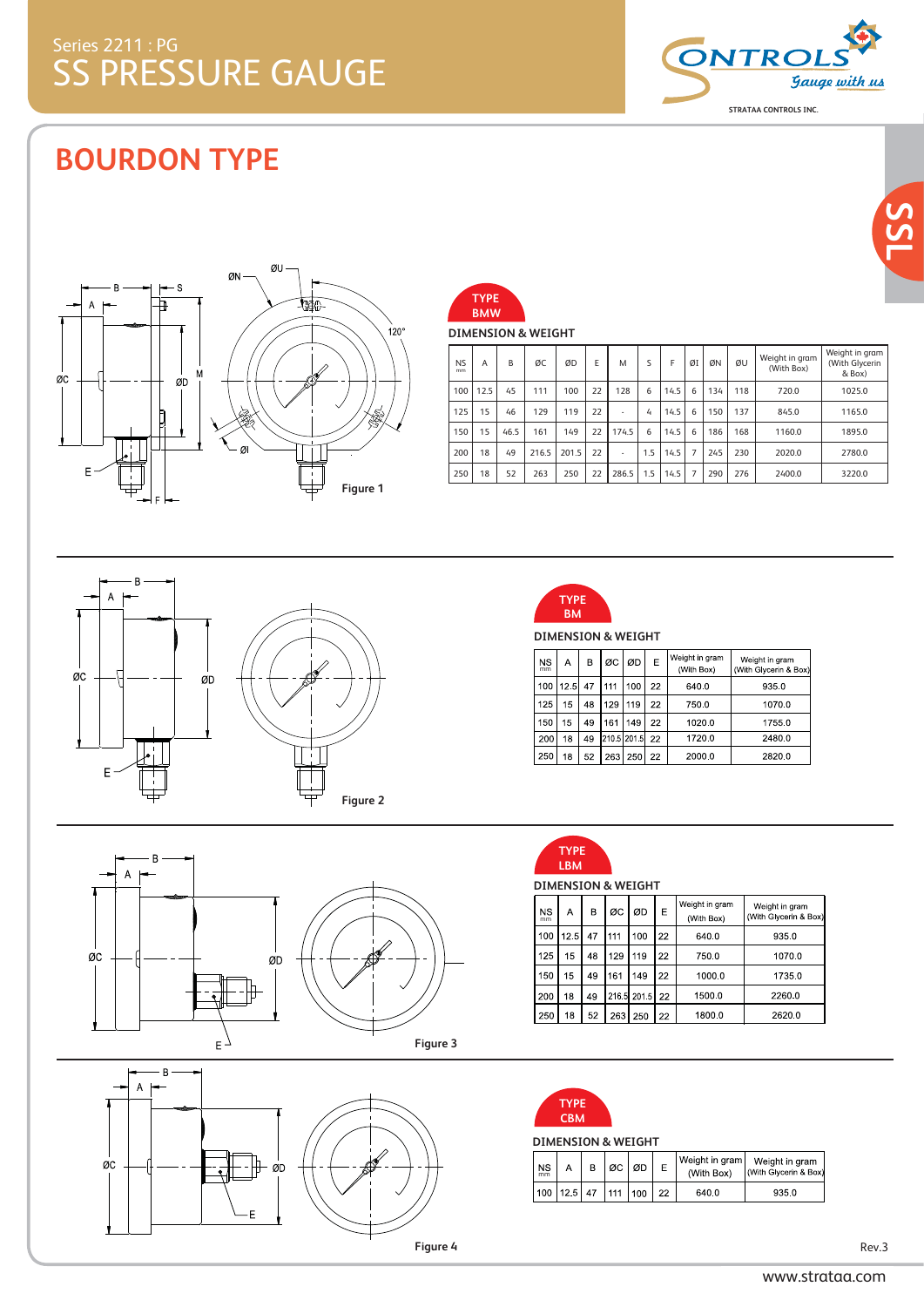

**SSL**

## **BOURDON TYPE**





### **DIMENSION & WEIGHT**

| <b>NS</b><br>mm | А        | B  | ØС  | ØD          | E  | S   | ØI | ØΝ  | ØU  | Weight in gram<br>(With Box) | Weight in gram<br>(With Glycerin & Box) |
|-----------------|----------|----|-----|-------------|----|-----|----|-----|-----|------------------------------|-----------------------------------------|
|                 | 100 12.5 | 47 | 111 | 100         | 22 | 1   | 6  | 134 | 118 | 695.0                        | 990.0                                   |
| 125             | 15       | 48 | 129 | 119         | 22 | 4   | 6  | 150 | 137 | 850.0                        | 1170.0                                  |
| 150             | 15       | 49 | 161 | 149         | 22 | 5   | 6  | 186 | 168 | 1100.0                       | 1835.0                                  |
| 200             | 18       | 49 |     | 216.5 201.5 | 22 | 1.5 | 7  | 245 | 230 | 2000.0                       | 2760.0                                  |
| 250             | 18       | 52 | 263 | 250         | 22 | 1.5 | 7  | 290 | 276 | 2250.0                       | 3070.0                                  |



**DIMENSION & WEIGHT TYPE LBMBR**

| <b>NS</b><br>mm | A            | B  | ØC      | ØD  | E  | S | ØI | ØΝ               | ØU  | Weight in gram!<br>(With Box) | Weight in gram<br>(With Glycerin & Box) |
|-----------------|--------------|----|---------|-----|----|---|----|------------------|-----|-------------------------------|-----------------------------------------|
|                 | $100$   12.5 | 47 | 111     | 100 | 22 |   | 6  | 134              | 118 | 730.0                         | 1025.0                                  |
| 125             | 15           | 48 | 129 119 |     | 22 | 4 | 6  | 150 <sup>1</sup> | 137 | 815.0                         | 1135.0                                  |
| 150             | 15           | 49 | 161     | 149 | 22 |   | 6  | 186              | 168 | 1100.0                        | 1835.0                                  |







### **DIMENSION & WEIGHT BMFF**

### 125 A B ØC ØD E J K V 150 NS mm 100 12.5 47 111 100 22 72 16 108 740.0 15 49 161 149 22 Weight in gram (With Box)  $106.5$  16 166 1100.0 15 | 48 | 129 | 119 | 22 | 75 | 16 | 125 | 890.0 200 250 | 18 | 52 | 263 | 250 | 22 | 180 | 30 | 270 | 2300.0 18 | 49 | 210.5 | 201.5 | 22 | 165 | 16 | 208 | 1920.0 Weight in gram (With Glycerin & Box) 1035.0 1835.0 1210.0 3120.0 2680.0

Notes: • Drawings are not to scale. • All Dimensions are in mm. • NS = Nominal Size • Weights mentioned are approximate and for standard product.

Weight can be different after selection of options.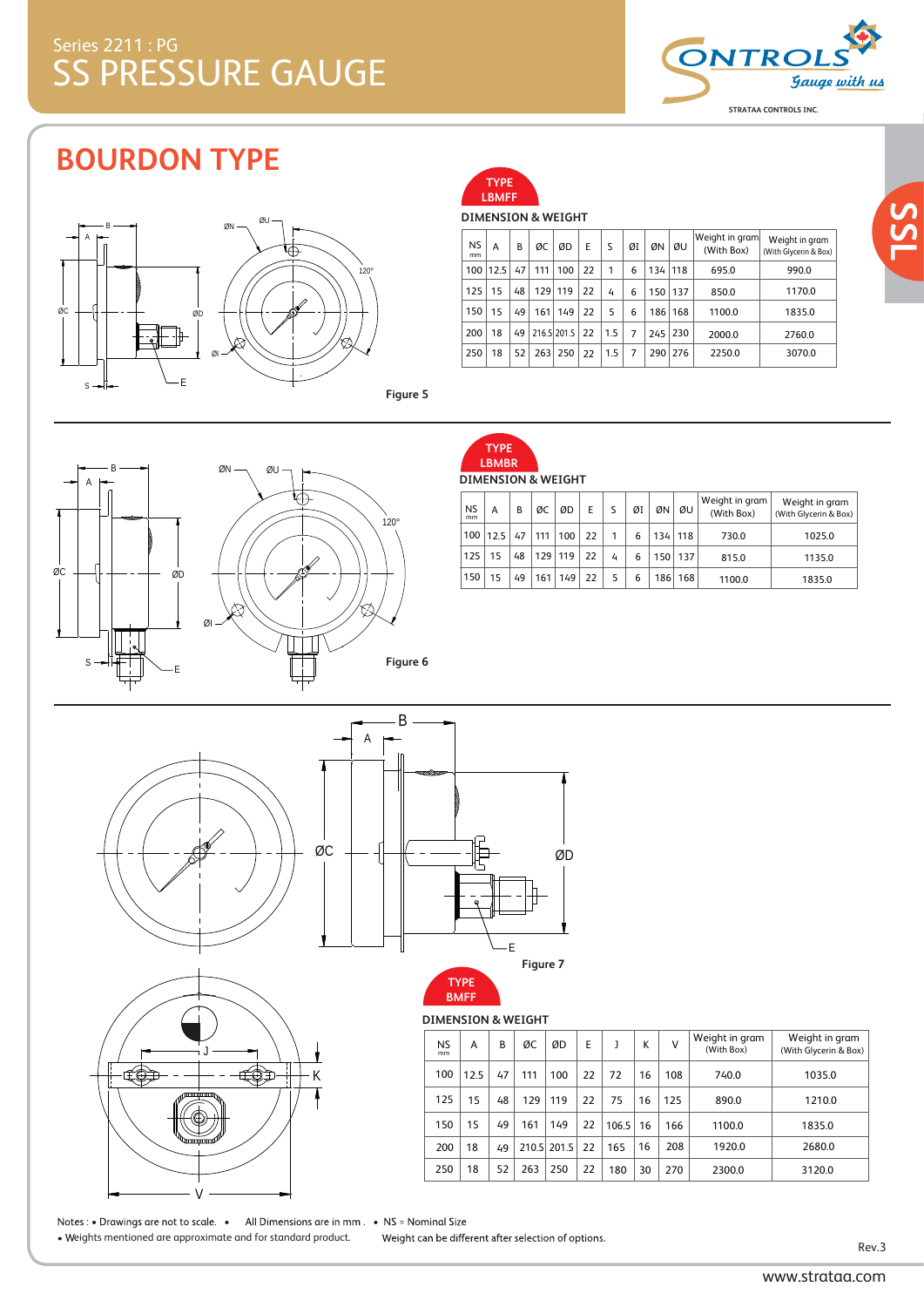

# **BOURDON TYPE**

## RANGE TABLE

Note : STRATAA CONTROLS offers National / International Scales like kPa, MPa, bar, psi, kg/cm<sup>2</sup> & Dual Scale like kPa with psi, kPa with bar, bar with psi or Equivalent scales as per the requirement can be provided on request. Following are the example tables for kg/cm $^{\rm 2}$  & psi scales

## PRESSURE

| SINGLE SCALE (kg/cm <sup>2</sup> or bar)  |                    |      |        |                    |       |         |                    |  |
|-------------------------------------------|--------------------|------|--------|--------------------|-------|---------|--------------------|--|
| 0/0.6                                     |                    | 0/4  | 0/25   |                    | 0/160 |         | 0/1000             |  |
| 0/1                                       |                    | 0/6  | 0/40   |                    | 0/250 |         | 0/1600             |  |
| 0/1.6                                     |                    | 0/10 | 0/60   |                    | 0/400 |         | 0/2100             |  |
| 0/2.5                                     |                    | 0/16 | 0/100  |                    | 0/600 |         |                    |  |
| DUAL SCALE (psi with kg/cm <sup>2</sup> ) |                    |      |        |                    |       |         |                    |  |
| psi                                       | kq/cm <sup>2</sup> |      | psi    | kg/cm <sup>2</sup> |       | psi     | kg/cm <sup>2</sup> |  |
| 0/15                                      | 0/1                |      | 0/400  | 0/28               |       | 0/4000  | 0/280              |  |
| 0/30                                      | 0/2                |      | 0/500  | 0/35               |       | 0/5000  | 0/350              |  |
| 0/60                                      | 0/4                |      | 0/600  | 0/40               |       | 0/6000  | 0/420              |  |
| 0/100                                     | 0/7                |      | 0/1000 | 0/70               |       | 0/10000 | 0/700              |  |

0/100 0/160 0/200

0/15000 0/22000 0/30000

0/1000 0/1600 0/2000

0/1500 0/2200 0/3000

## VACUUM & COMPOUND

0/150 0/220 0/300

DUAL SCALE (inHg with psi & mmHg with kg/cm²)

0/10 0/16 0/20

| inHq with psi                      | mmHq with kg/cm <sup>2</sup> | inHq with psi | mmHq with kq/cm <sup>2</sup> | inHq with psi | mmHq with kq/cm <sup>2</sup> |  |
|------------------------------------|------------------------------|---------------|------------------------------|---------------|------------------------------|--|
| $-30/0$                            | $-760/0$                     | $-30/60$      | $-760/4$                     | $-30/200$     | $-760/14$                    |  |
| $-30/15$                           | $-760/1$                     | $-30/100$     | $-760/7$                     | $-30/300$     | $-760/21$                    |  |
| $-30/30$                           | $-760/2$                     | $-30/150$     | $-760/10$                    | $-30/350$     | $-760/25$                    |  |
| SINGLE SCALE (kg/cm <sup>2</sup> ) |                              |               |                              |               |                              |  |
| $-1/0$                             |                              | $-1/15$       |                              | $-1/5$        | $-1/15$                      |  |
| $-1/0.6$                           |                              | $-1/3$        |                              | $-1/9$        |                              |  |

## RECEIVER

LINEAR SCALE (0 - 100% Internal Scale) External Scale 0.2 - 1 kg/cm<sup>2</sup> or 3 - 15 psi (0-100% linear scale)

### SQUARE ROOT SCALE

( 0 - 10 Sq - Root Internal Scale) External Scale 0.2 - 1 kg/cm² or 3 - 15 psi  $(0.2 - 1 \text{ kg/cm}^2)$ 

## FREON (WITH TEMPERATURE SCALE) AMMONIA (WITH TEMPERATURE SCALE)

Note : For temperature scales, please provide refrigerant name.

| RANGE (psi)        |           | (kg/cm <sup>2</sup> ) | (psi)              |
|--------------------|-----------|-----------------------|--------------------|
| $-30$ in Hq $-150$ | $0 - 300$ | $-1$ to 12.5          | $-30$ in Hq $-150$ |
| -30 inHq - 300     | $0 - 500$ | $-1$ to 16            | $-30$ in Hq $-300$ |
|                    |           | $-1$ to 25            | $0 - 300$          |

## ACCESSORIES (Refer Datasheet for complete specifications)

| <b>OD SNUBBER</b> |
|-------------------|
|-------------------|

\* Refer catalogue for Valves & Manifolds. \*\* For Pressure Ranges.